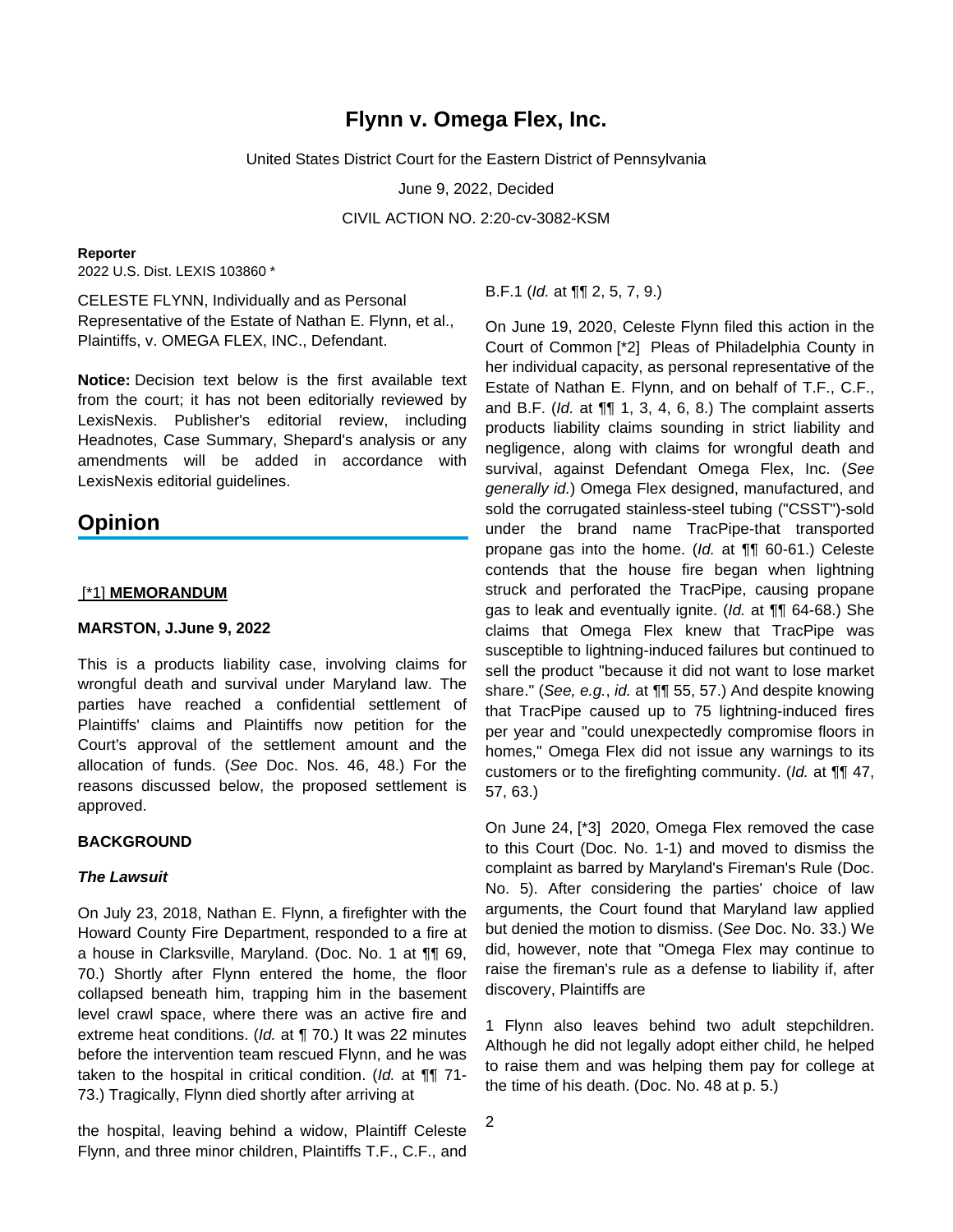unable to show that Omega Flex's actions were willful and wanton." (See Doc. No. 33 at p. 13.) While the motion was pending and in the months after the Court issued its ruling, the parties proceeded through extensive fact and expert discovery. (Doc. No. 48 at ¶¶ 15-26, 30-31.) On February 1, 2022-one month before the deadline for exchanging expert reports-the parties conducted a mediation before retired Maryland Judge Carol E. Smith, and at the conclusion of mediation, reached a confidential settlement of all claims. (Id. at  $\P\P$ 34-35.) Plaintiffs [\*4] now petition for approval of the settlement amount and the proposed allocation of settlement funds.2

(See generally Doc. Nos. 46, 48.)

#### **The Settlement**

Under the terms of the proposed settlement, Plaintiffs will receive a lump sum to be allocated on a 66.6%- 33.3% basis with their counsel.3 (Doc. No. 48.) Pursuant to Plaintiffs' contingent fee arrangement with counsel, litigation costs and expenses incurred in pursuing this matter will be deducted from Plaintiffs' 66.6% allotment. (Id. at p. 3.) The remainder of

Plaintiffs' allotment will then be allocated 85% to the wrongful death action and 15% to the survival action, with each amount further allocated among the four Plaintiffs. (Id.)

The settlement proceeds allocated to T.F., C.F., and B.F. will be held in an investment account at Wells Fargo Clearing, LLC and will be invested in a conservative, long term allocation of growth and dividend bearing investments. (Doc. No. 46 at ¶ 42.) Mark Youngs of Ad Astra Wealth Advisors will serve as investment manager and fiduciary of the account, and Celeste Flynn will serve as the Custodian/Guardian until each child reaches the age of 21, at

2 Omega Flex has no objection to Plaintiffs' petition. (See [\*5] Doc. No. 46 at ¶ 44.)

3 The Court will not disclose the exact terms of the settlement here, as the petition and its supporting documents were filed under seal and there is a confidentiality clause in the settlement agreement itself. (See Doc. No. 45.)

#### 3

which point he or she will assume control of his or her individual account. (Id. at ¶ 43.)

#### **DISCUSSION**

#### **The Settlement**

"No claim of a minor . . . shall be compromised, settled, or dismissed unless approved by the court." E.D. Pa. Local R. 41.2(a). In determining whether to approve a settlement made on behalf of a minor, a court must assess "whether the settlement amount is fair and in the best interests of the minor." Henderson ex rel. Bethea v. Nationwide Mut. Ins. Co., No. 00-1215,

2001 WL 43648, at \*3 (E.D. Pa. Jan. 4, 2001). A court must consider the parties' petition for approval of the settlement, which "should include all relevant facts and the reasons why the minor's guardian believes the settlement is desirable and why it is in the minor's best interest to settle the action." Lee v. Victoria's Secret, LLC, No. Civil Action No. 10-3662, 2012 WL 628015, at \*2 (E.D. Pa. Feb. 27, 2012). "Courts should give 'considerable weight' to the judgment of the parties and counsel, as they are 'typically in the best position to evaluate the settlement." Id. (quoting Henderson ex rel. Bethea, 2001 WL 43648, at \*2)). In determining whether the settlement amount is in [\*6] the best interest of T.F., C.F., and B.F., we consider both the overall settlement amount and the allotment between Celeste Flynn and her minor children.

## **1. Settlement Amount**

This settlement is the result of years of discovery and a mediation before a private mediator with considerable experience in resolving complex civil claims. (Doc. No. 48 at p. 2.) It is a substantial recovery that goes well above the highest settlement offer given by Omega Flex prior to mediation. Moreover, as the Court's opinion on the motion to dismiss explained and Plaintiffs now concede, "the substantive law of Maryland imposes a significant hurdle to recovery on behalf of the Plaintiffs," with Maryland's fireman's rule serving as a complete bar to any recovery unless Plaintiffs can show that Omega Flex acted with willful and wanton disregard

4

to a known, hidden danger. (Id. at p. 5.) Assuming that Plaintiffs survived summary judgment and proceeded to trial, they faced "considerable expenses in moving forward with this litigation," including the "expenses associated with preparing [ ] experts for trial and presenting them at trial." (Id. at p. 6.) There is no certainty that Plaintiffs would prevail at trial, [\*7] and even if they did, there is no guarantee that the jury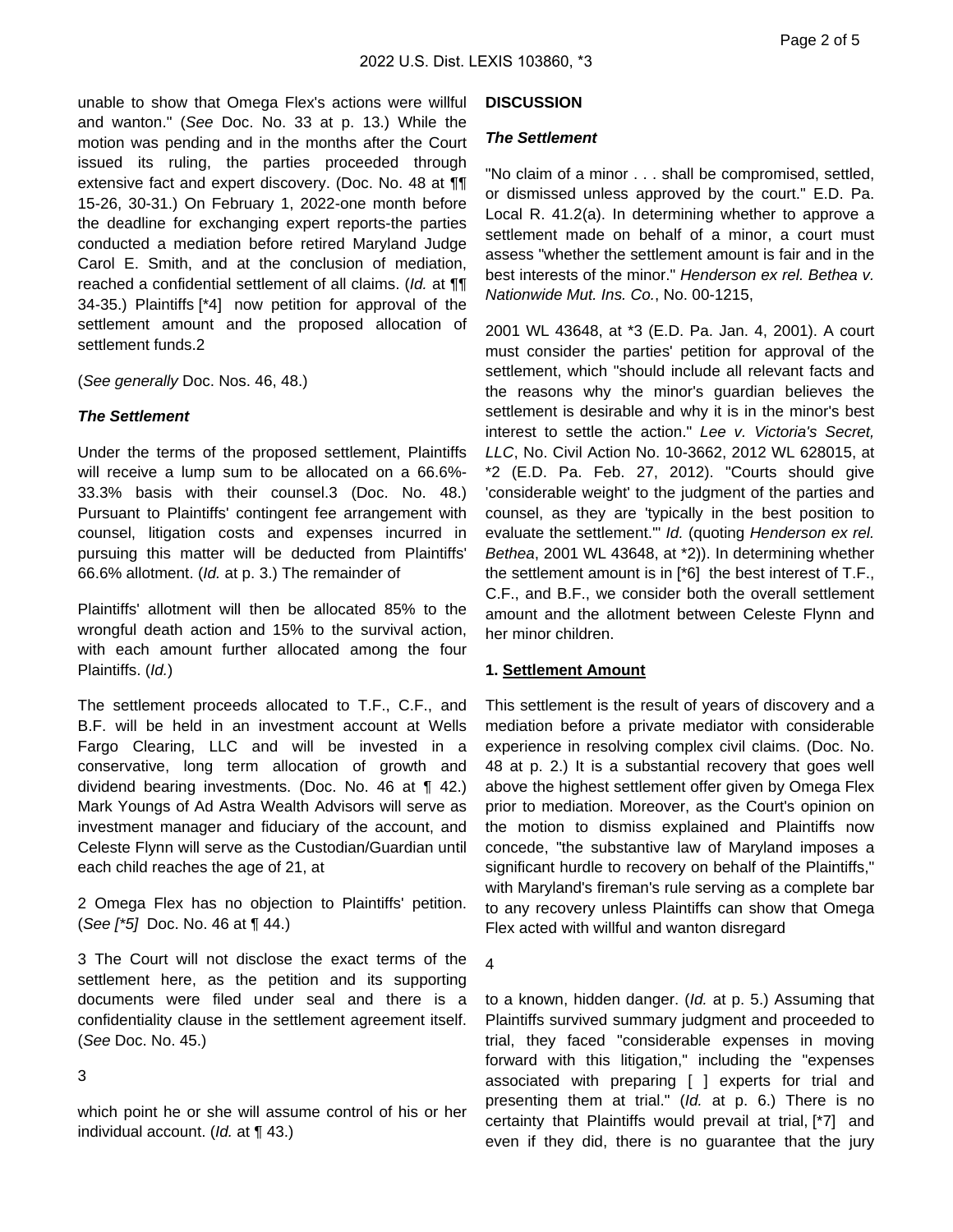would award them the substantial sum that they will receive in this settlement. Even then, any recovery would likely be delayed through appeal. Given the costs and risks associated with continuing litigation, the Court finds that the settlement amount is more than reasonable.

# **2. Allocation Among Claims and Plaintiffs**

The proposed allocation between the wrongful death claim and survival claim and the allocation between Celeste Flynn and her three minor children are also reasonable.

# **a. Allocation Among Claims**

Eighty-five percent of the net settlement proceeds is allotted to the wrongful death action, and the remaining fifteen percent is allotted to the survival action. As an initial matter, we find this allocation reasonable because the bulk of Plaintiffs damages are attributable to the wrongful death claim. Maryland's Wrongful Death Act provides a cause of action for the surviving spouse and children of a decedent, allowing the decedent's beneficiaries to recover damages for the injuries they incur as a result of the wrongful death. Md. Cts. & Jud. Proc. 3-904(a), (c)(1).4

Damages under this statute include pecuniary loss as well as mental anguish, emotional pain and [\*8] suffering, loss of companionship, and loss of parental care. Id. 3-904(d). Maryland's Survival

Act, by contrast, is meant to compensate the victim's estate for the pain, suffering, and any other

4 Local Rule 41.2 "is procedural, and other federal judges applying it have looked to state law to determine the fairness of the proposed settlement." Lee, 2012 WL 628015, at \*2 (collecting cases).

5

damages experienced by the victim up to the moment of death. See Md. Code Ann. Est. & Trusts 7-401(y).

Plaintiffs argue that the proposed allotment is reasonable in light of the damage the Flynn family has suffered and will continue to suffer as a result of Nathan Flynn's death. (Doc. No. 46 at ¶¶ 32, 34.) We agree. Nathan Flynn was 34 years old when he died, and in addition to the emotional impact Plaintiffs experienced in losing a husband and father, they have also lost the benefit of his earnings, healthcare benefits, pension, retirement benefits, and household services. (Id. at ¶

32.) Given the loss experienced by the Flynn family, an 85% allotment to the wrongful death claim is reasonable. And although the survival action is entitled to a smaller percentage award than the wrongful death claim, we do find some percentage warranted given the pain and suffering that Nathan Flynn experienced [\*9] while trapped in the subfloor of the burning home. The Court is satisfied that an allotment of 15% is sufficient to both acknowledge this pain and suffering while still providing an appropriate recovery for his beneficiaries under the Wrongful Death Act.

# **b. Allotment Between Plaintiffs**

The Court is also satisfied with the proposed allotment among the Plaintiffs. For recovery under the Wrongful Death Act, Plaintiffs propose awarding approximately 93% of the award to Celeste Flynn, and splitting the remaining 7% among T.F., C.F., and B.F. (See Doc. No. 46 at ¶ 35.) Although this recovery weighs disproportionately in favor of Celeste Flynn, we do not find it unreasonable. The three minor Plaintiffs were all under the age of five when Nathan Flynn died, meaning Celeste Flynn not only lost her husband but also faces the reality of raising three small children on her own. (See id. at ¶ 11.) Moreover, each minor child is recovering 1/6 of the award under the Survival Act, and the Honor Every Responsible Officer's

Eternal Sacrifice Inc. foundation has committed to paying 100% of the undergraduate tuition 6

expenses for T.F., C.F., and B.F., including tuition, room and board, meal plan, fees, and [\*10] books to the college or trade school of their choice. (Doc. No 46-7.) Given the specific facts of this case, the Court finds reasonable the proposed allotment under the Wrongful Death Act.

As for the proposed allotment under the Survival Act, we note that Maryland law outlines the appropriate distribution of any award, providing that the surviving spouse's share "shall be one-half" of the award, with the remaining half to be "divided equally among the surviving issue." Md. Estates & Trusts 3-102(b), 3-103. The proposed allotment follows the statutory distribution.

\* \* \*

In short, the parties and counsel agree that settlement is fair and in T.F., C.F., and B.F.'s best interest, and considering the circumstances of the case, the Court agrees.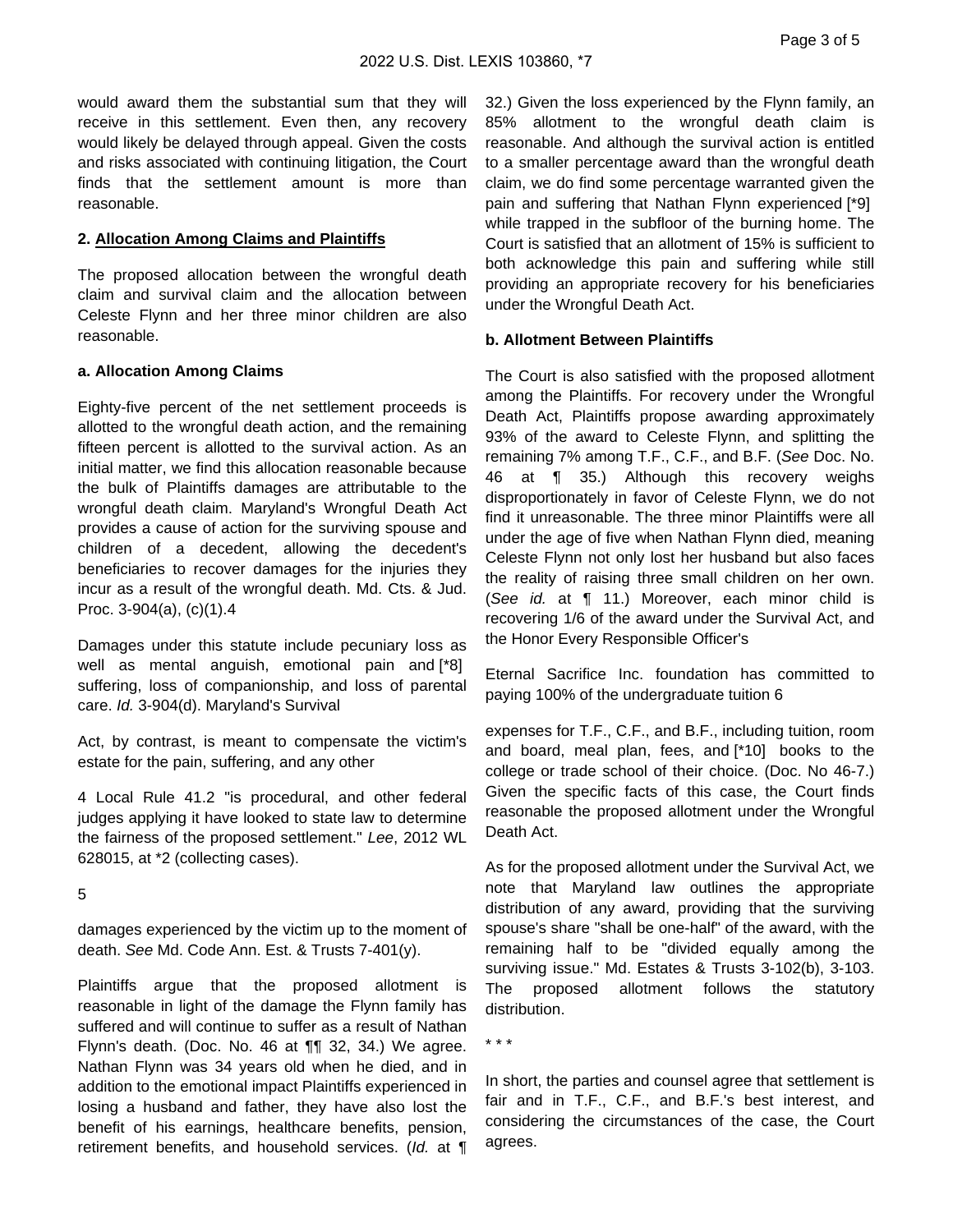## **Attorneys' Fees**

Likewise, "[n]o counsel fee . . . shall be paid out of any fund obtained for a minor . . . as a result of a compromise, settlement, dismissal or judgment unless approved by the court." E.D.

Pa. Local R. 41.2(c). "There is no question that competent attorneys should be compensated for their services," and attorneys who work on contingency fees run a risk by accepting cases without any guarantee of payment; however, a court has discretion to adjust the amount of counsel fees to be paid [\*11] out of a settlement fund for a minor, even when a contingency arrangement is in place. See Nice v. Centennial Area Sch. Dist., 98 F. Supp. 2d 665, 670 (E.D. Pa. 2000); Lee, 2012 WL 628015, at \*3.

In determining the reasonableness of attorneys' fees in a contingency case, Maryland courts look to "Rule 1.5 of the Maryland Rules of Professional Conduct, which . . . requires that a lawyer's fee be reasonable and which sets out factors to be considered in determining the reasonableness of a fee." Friolo v. Frankel, 819 A.2d 354, 370 (Md. 2003) ("In focusing on the

7

lodestar approach, or indeed, any other, we mut be mindful of Rule 1.5 of the Maryland Rules of Professional Conduct . . . which sets out factors to be considered in determining the reasonableness of a fee. Most of them are identical or similar to the factors enumerated in

Johnson . . . , which the Hensley Court indicated were relevant even in a lodestar analysis."); see also Admiral Mortg., Inc. v. Cooper, 745 A.1026, 1036 & n.13 (Md. 2000) (explaining that the federal system uses the lodestar approach, but "[i]n Maryland" determining an attorney's reasonable hours and reasonable rate "would include consideration of the factors set forth in Rule 1.5 of the Maryland Rules of Professional Conduct"); Atty. Grievance Comm'n ofMaryland v.Korotki, 569 A.2d 1224, 1233 (Md. 1990) ("When the principal amount of Korotki's still contingent, 40% fee became quantified, it remained subject to the prohibition against clear excessiveness and to testing for reasonableness under the factors, including the risk of the contingency, listed in DR 2-106[5], as [\*12] well as under other relevant factors."). Rule 1.5 outlines eight factors:

(1) the time and labor required, the novelty and difficulty of the questions involved, and the skill requisite to

perform the legal service properly

(2) the likelihood, if apparent to the client, that the acceptance of the particular employment will preclude other employment of the attorney;

(3) the fee customarily charged in the locality for similar legal services;

(4) the amount involved and the results obtained;

(5) the time limitations imposed by the client or by the circumstances;

5 The text of DR 2-106 is identical to the text of Rule 1.5. Compare Friolo, 819 A.2d at 370 n.3, with Atty. Grievance Comm'n, 569 A.2d at 1226 n.1.

8

(6) the nature and length of the professional relationship with the client;

(7)the experience, reputation, and ability of the attorney or attorneys performing the services; and

(8) whether the fee is fixed or contingent.

Md. Atty's R. Prof. Conduct 19-301.5(a); see also id. cmt. 3 ("Contingent fees, like any other fees, are subject to the reasonableness standard of section (a) of this Rule."). Here, Plaintiffs entered a contingency fee arrangement with counsel, under which counsel fees would be calculated at a rate of one-third of Plaintiffs' gross recovery. (See Doc. No. 46-4 at p. 2.) We find this contingency fee reasonable under [\*13] the factors outlined in Rule 1.5.

Plaintiffs' counsel has been representing Plaintiffs since August of 2018-three and a half years at the time of the parties' mediation. During that time, counsel dedicated substantial time to the factual and legal issues in this case. Notably, Plaintiffs' counsel were required to attend five examinations of the property where the fire took place, review over 68,000 documents produced by Howard County and Omega Flex in response to discovery requests, and assist in the development of multiple expert reports on fire science, engineering, arc physics, electrical engineering, metallurgy, and the economic impact of Nathan Flynn's death. (Doc. No. 48 at pp. 12, 14.) In addition to time spent investigating the factual issues specific to this case, counsel were also required to research unique legal questions on choice of law and the nature of liability in Pennsylvania and Maryland for injuries to firefighters.